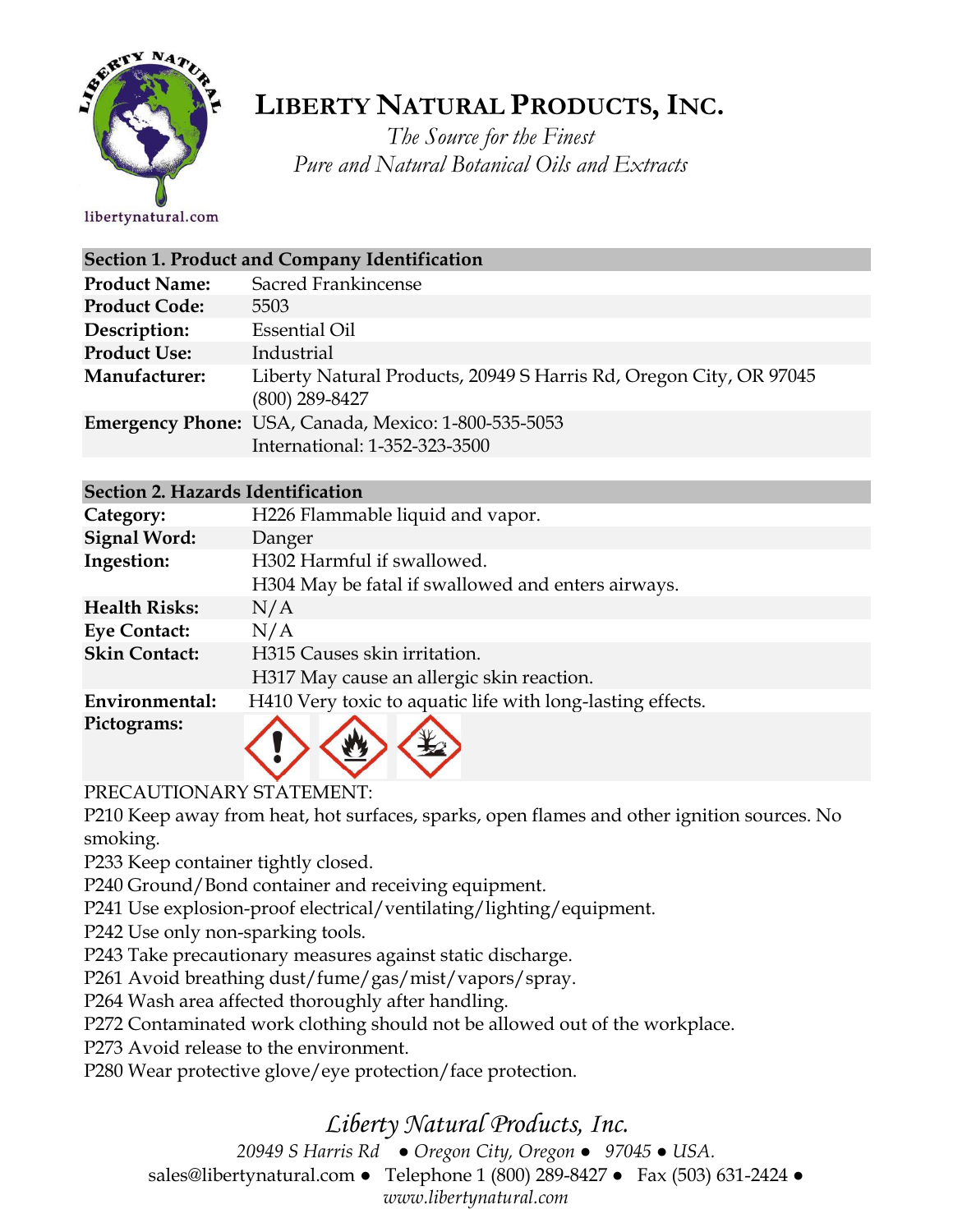P302+P352 IF ON SKIN: Wash with plenty of water.

P362+P364: Take off contaminated clothing and wash it before reuse.

P332+P313 If skin irritation or rash occurs: Get medical advice/attention.

P391 Collect spillage.

P370+P378 In case of fire: Use carbon dioxide, foam or dry chemical to extinguish.

P303+P361+P353 IF ON SKIN (or hair): Take off immediately all contaminated clothing. Rinse skin with water/shower.

P403+P235 Store in a well-ventilated place. Keep cool.

P501 Dispose of contents/container in accordance with local regulations.

#### **Section 3. Composition and Information on Ingredients**

| <b>Chemical Name:</b>      | Boswellia Sacra |
|----------------------------|-----------------|
| <b>Physical State:</b>     | Liquid.         |
| $CAS$ #:                   | 8016-36-2       |
| Impurities:                | None.           |
| <b>Trade Secret Claim:</b> | None.           |

#### **Section 4. First Aid Measures**

| Eyes:                  | Rinse eyes immediately with running water at low pressure.                                                                                                                               |
|------------------------|------------------------------------------------------------------------------------------------------------------------------------------------------------------------------------------|
|                        | Consult an ophthalmologist.                                                                                                                                                              |
| <b>Skin Contact:</b>   | Wash area liberally with water.                                                                                                                                                          |
| Inhalation:            | Relocate to fresh air; give artificial respiration if not breathing. Seek<br>medical assistance as needed.                                                                               |
| Ingestion in excess:   | Do not try to induce vomiting. Rinse mouth. Consult a doctor never<br>give anything by mouth to a person who is unconscious or having<br>convulsions. Seek medical assistance as needed. |
| <b>Emergency Care:</b> | Contact local emergency provider. For non-emergency, contact<br>primary care provider.                                                                                                   |
| PPE:                   | Gloves, lab coat or uniform, safety glasses, eyewash, safety shower.                                                                                                                     |

| <b>Section 5. Fire-Fighting Measures</b>     |                                     |                                                         |
|----------------------------------------------|-------------------------------------|---------------------------------------------------------|
| Flammability:                                | Flammable.                          |                                                         |
| <b>Extinguishing Media:</b>                  | <b>SUITABLE:</b>                    | CO <sub>2</sub> foam, dry chemical.                     |
|                                              | <b>NON SUITABLE:</b>                | Water.                                                  |
| <b>Special Fire-Fighting Procedure:</b>      | None                                |                                                         |
| <b>Unusual Fire and Explosion Hazards:</b>   |                                     | Vapor may travel to source of ignition and flash back.  |
|                                              |                                     | Vapor may settle low or in confined spaces.             |
|                                              | May produce a floating fire hazard. |                                                         |
|                                              |                                     | Static ignition hazard can result from handling and     |
|                                              |                                     | use. Essential and vegetable oils have the potential to |
|                                              |                                     | self-heat and contribute to spontaneous combustion      |
|                                              |                                     | when present on fabrics. Caution should be exercised    |
|                                              |                                     | in the storage and launder of fabrics exposed to oils.  |
| <b>PPE and Precautions for Firefighters:</b> | May burn with near invisible flame. |                                                         |

### *Liberty Natural Products, Inc. 20949 S Harris Rd ● Oregon City, Oregon ● 97045 ● USA.*  sales@libertynatural.com *●* Telephone 1 (800) 289-8427 ● Fax (503) 631-2424 *● www.libertynatural.com*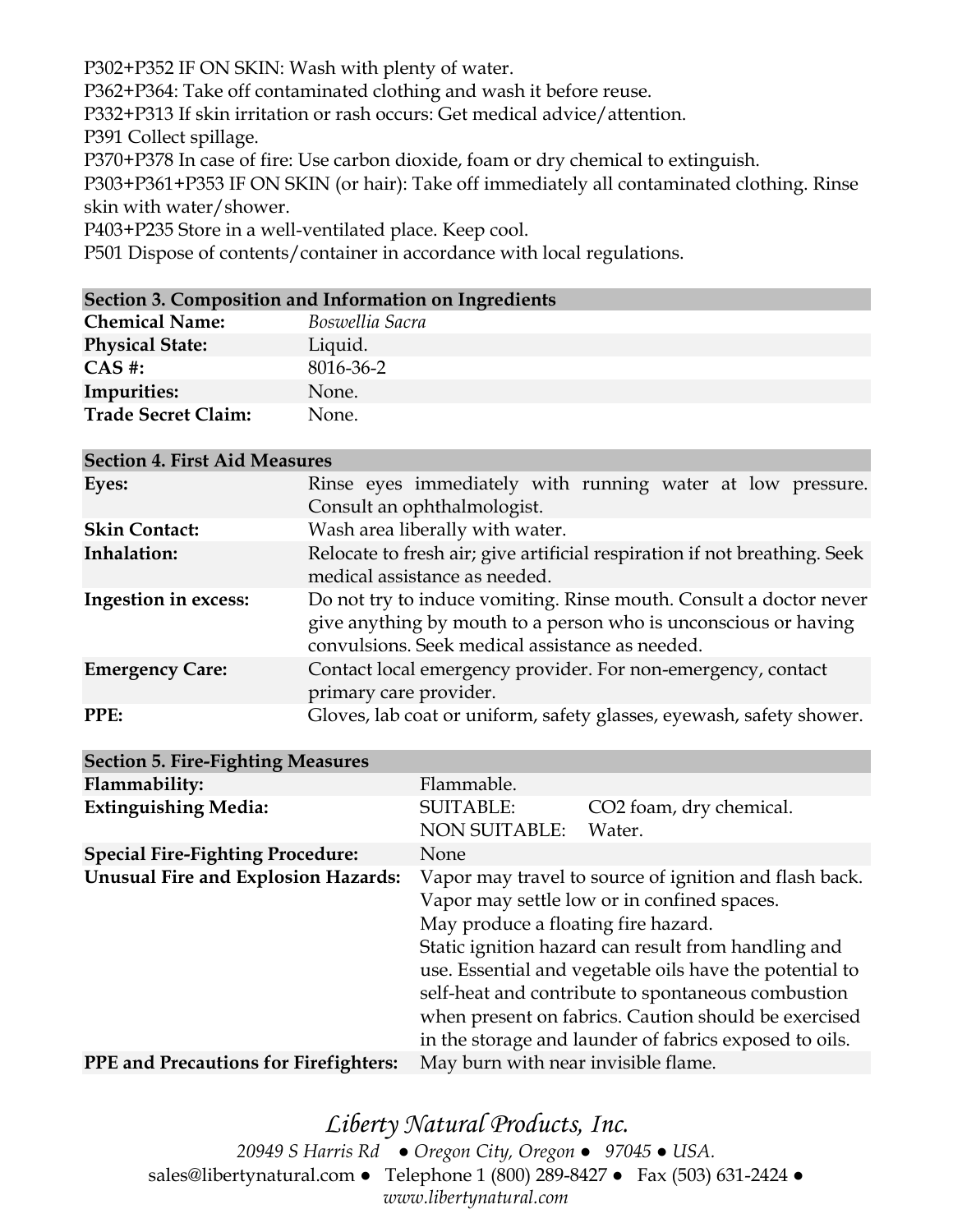#### Use grounded containers.

| <b>Personal Precautions:</b>      | Avoid all contact with eyes and mucous membranes by<br>wearing goggles, protective clothing, vapor respirator, boots,<br>gloves, and or self-contained breathing apparatus.                                                                                                                                                                                                     |
|-----------------------------------|---------------------------------------------------------------------------------------------------------------------------------------------------------------------------------------------------------------------------------------------------------------------------------------------------------------------------------------------------------------------------------|
| <b>Environmental Precautions:</b> | Do not dispose in sewer or in any natural environment.                                                                                                                                                                                                                                                                                                                          |
| Containment:                      | Absorb with clay, sand, or other non-combustible material.<br>Prevent entry into waterways, sewers, and confined areas.                                                                                                                                                                                                                                                         |
| Clean Up:                         | Once contained wash with plenty of soap and water after<br>complete elimination of the product. Small spills can be<br>flushed with large amounts of water.<br>Large spills-eliminate ignition sources; ground equipment;<br>use vapor suppression such as foam; use non-sparking tools<br>and non-combustible matter to absorb product and transfer<br>to grounded containers. |

### **Section 6. Accidental Release Measures**

#### **Section 7. Handling and Storage**

| <b>Handling Precautions:</b> | Avoid contact with eyes and mucous.                                                                        |
|------------------------------|------------------------------------------------------------------------------------------------------------|
| <b>Storage Precautions:</b>  | Store in sealed container, Keep away from humidity in a<br>fresh place. Keep container closed after using. |
| Other:                       | See Section 8                                                                                              |

#### **Section 8. Exposure Controls/Personal Protection**

| <b>Engineering Controls:</b>                    | Exhaust ventilation or other engineering controls to keep<br>vapor concentration below their respective threshold limit<br>value. Ensure eyewash stations and safety showers are |
|-------------------------------------------------|----------------------------------------------------------------------------------------------------------------------------------------------------------------------------------|
|                                                 | proximal to the work station.                                                                                                                                                    |
| <b>Respiratory Protection:</b>                  | Assure a good ventilation of work place.                                                                                                                                         |
| <b>Hand Protection:</b>                         | Plastic or synthetic rubber impermeable gloves.                                                                                                                                  |
| <b>Eye Protection:</b>                          | Goggles giving complete protection to eyes. Eyewash bottle<br>with clean water.                                                                                                  |
| <b>Skin and Body Protection:</b>                | Clothes for chemical protection to avoid contact.                                                                                                                                |
| Ingestion:                                      | Do not eat, drink and smoke while using                                                                                                                                          |
| <b>Industrial Hygiene:</b>                      | Provide ventilation of the work place to reduce                                                                                                                                  |
|                                                 | concentrations of the vapor and product.                                                                                                                                         |
| <b>OSHA Permissible Exposure Limits (PELs):</b> | N/A                                                                                                                                                                              |
| <b>ACGIH Threshold Limit Values:</b>            | N/A                                                                                                                                                                              |

| <b>Section 9. Physical and Chemical Properties</b> |                                                |
|----------------------------------------------------|------------------------------------------------|
| Appearance:                                        | Colorless and pale yellow liquid.              |
| <b>Upper/Lower Flammability:</b>                   | N/A                                            |
| Odor:                                              | Characteristic warm, spicy intense-like aroma. |
| <b>Vapor Pressure:</b>                             | N/A                                            |

# *Liberty Natural Products, Inc.*

*20949 S Harris Rd ● Oregon City, Oregon ● 97045 ● USA.*  sales@libertynatural.com *●* Telephone 1 (800) 289-8427 ● Fax (503) 631-2424 *● www.libertynatural.com*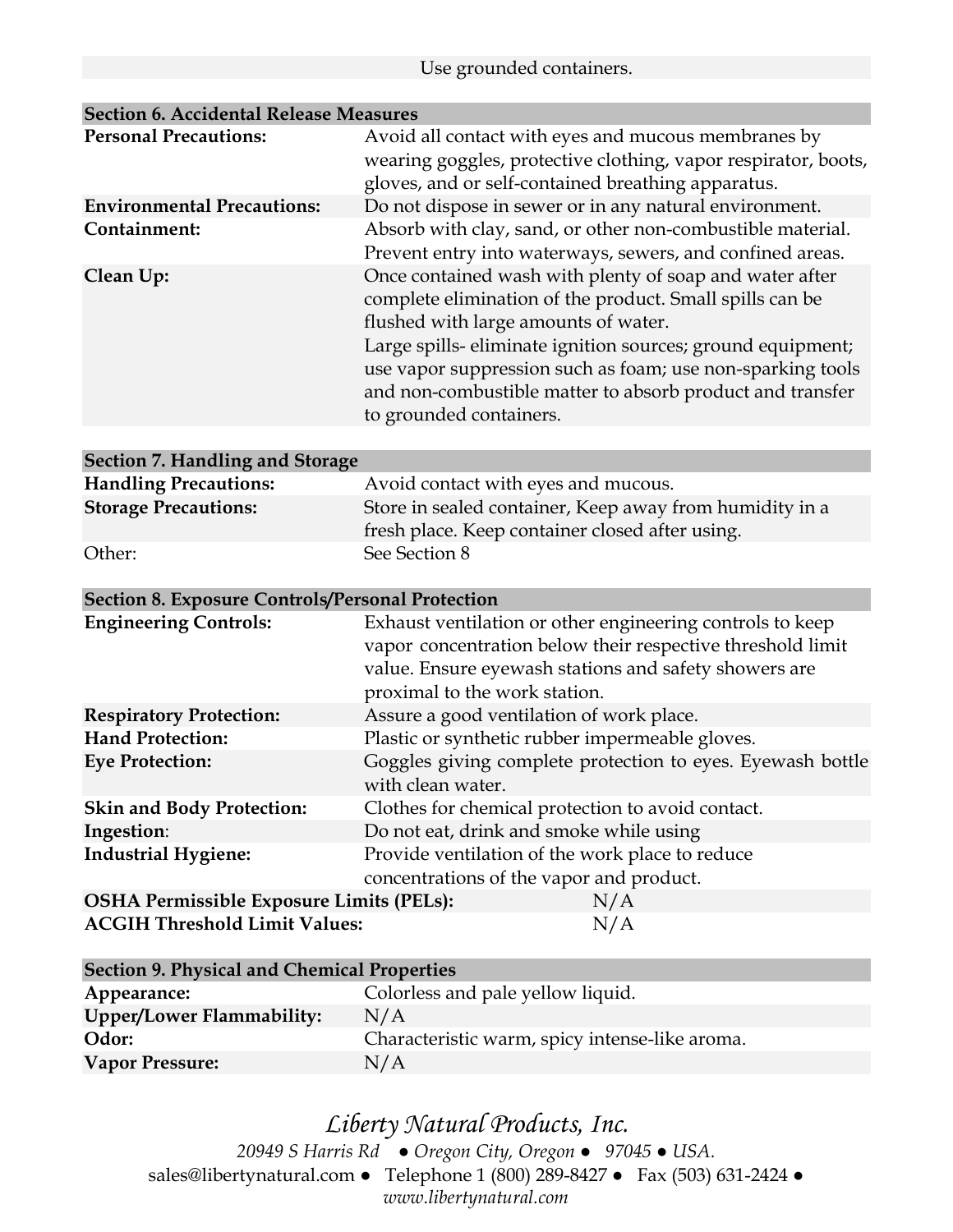| <b>Odor Threshold:</b>                         | N/A                                              |  |
|------------------------------------------------|--------------------------------------------------|--|
| <b>Vapor Density:</b>                          | N/A                                              |  |
| pH:                                            | N/A                                              |  |
| <b>Relative Density:</b>                       | N/A                                              |  |
| <b>Melting Point:</b>                          | N/A                                              |  |
| <b>Freezing Point:</b>                         | N/A                                              |  |
| Solubility:                                    | Soluble in alcohol and oils. Insoluble in water. |  |
| Initial Boiling Point and Boiling Range: $N/A$ |                                                  |  |
| <b>Flash Point:</b>                            | 102.2°F / 39°C                                   |  |
| <b>Evaporation Rate:</b>                       | N/A                                              |  |
| <b>Flammability Category:</b>                  | N/A                                              |  |
| <b>Partition Coefficient:</b>                  | N/A                                              |  |
| <b>Auto-ignition Temperature:</b>              | N/A                                              |  |
| <b>Decomposition Temperature:</b>              | N/A                                              |  |
| Viscosity:                                     | N/A                                              |  |
| <b>Specific Gravity:</b>                       | $0.85 - 0.89$ at 20°C                            |  |

| Section 10. Stability and Reactivity |                                                            |  |
|--------------------------------------|------------------------------------------------------------|--|
| Stability:                           | Stable under normal circumstances. Avoid heat and ignition |  |
|                                      | sources.                                                   |  |
| Avoid:                               | Excessive heat.                                            |  |
| Incompatibility:                     | Strong oxidizing agents; strong inorganic acids.           |  |
| Hazardous Byproducts:                | None in normal conditions                                  |  |
| Other:                               | None                                                       |  |

| <b>Section 11. Toxicological Information</b> |                                                                         |
|----------------------------------------------|-------------------------------------------------------------------------|
| <b>Toxicological and Health Effects:</b>     | Nontoxic at established levels.                                         |
| <b>Likely Routes of Exposure:</b>            | Eyes, nose, mouth, skin.                                                |
| <b>Signs and Symptoms of Exposure:</b>       | See Section 2. Hazards Identification.                                  |
| LD50 (median lethal dose):                   | N/A                                                                     |
| <b>Listed NTP Carcinogen:</b>                | Not classified as a human carcinogen.                                   |
| <b>INGESTION:</b>                            | Low order toxicity causing irritation of the<br>stomach and intestines. |
|                                              |                                                                         |

| <b>Section 12. Ecological Information</b> |                           |
|-------------------------------------------|---------------------------|
| <b>TOXICITY:</b>                          | See Section 2             |
| PERSISTENCE / DEGRADABILITY:              | No information available. |
| <b>BIOACCUMULATION POTENTIAL:</b>         | No information available. |
| <b>RESULTS OF PBT AND vPvB</b>            |                           |
| <b>ASSESSMENT:</b>                        | No information available. |
| <b>MOBILITY IN SOIL:</b>                  | No information available. |
| <b>OTHER ADVERSE EFFECTS:</b>             | Not known.                |

*Liberty Natural Products, Inc. 20949 S Harris Rd ● Oregon City, Oregon ● 97045 ● USA.*  sales@libertynatural.com *●* Telephone 1 (800) 289-8427 ● Fax (503) 631-2424 *● www.libertynatural.com*